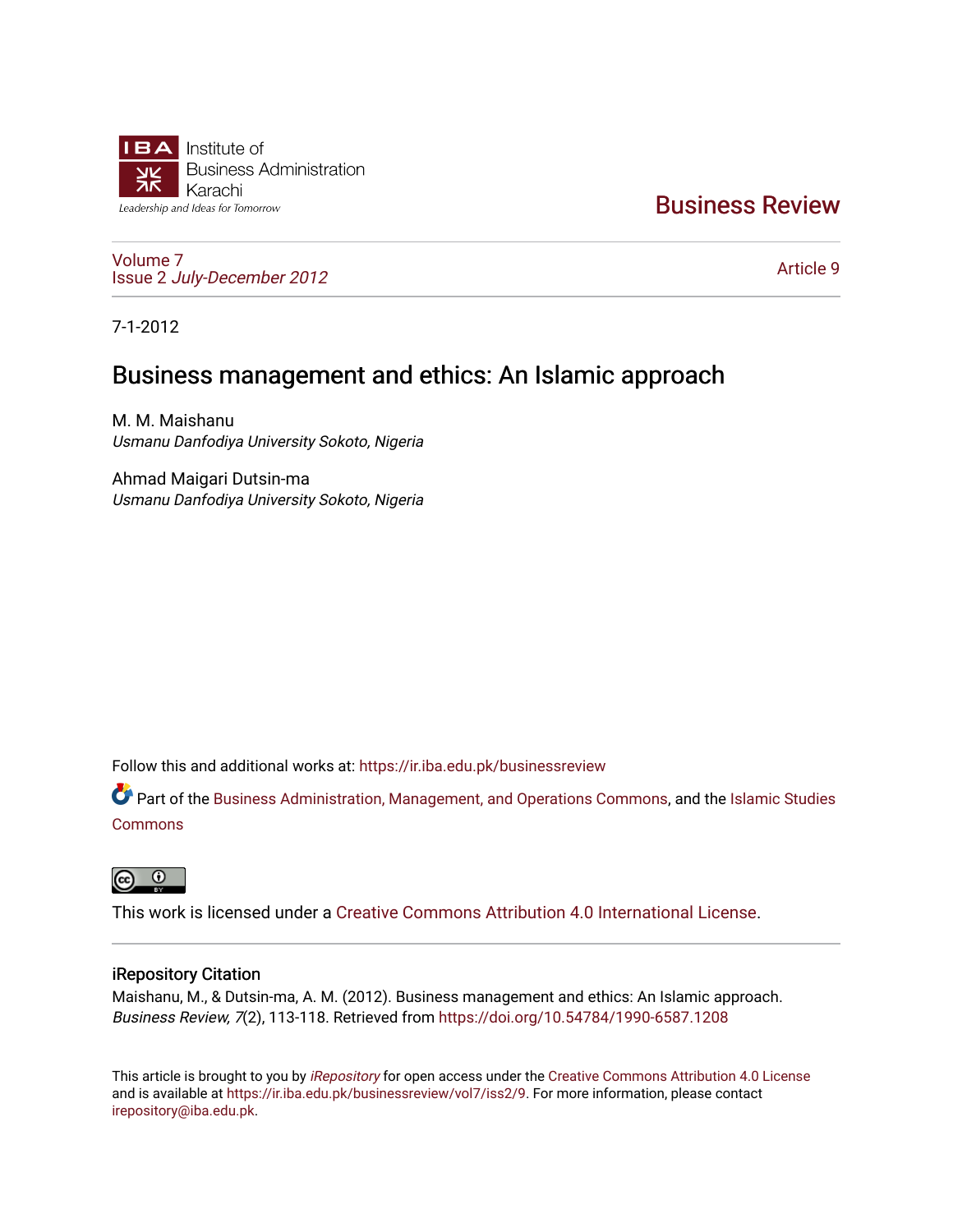# **DISCUSSION**

# **Business Management and Ethics: An Islamic Approach**

M. M. Maishanu *Usmanu Danfodiya University Sokoto*, Nigeria

Ahmad Maigari Dutsin-ma *Usmanu Danfodiya University Sokoto*, Nigeria

# **Abstract**

*This paper explores the relationships between business management and ethics in Islam. The paper's central theme is that business management is not separate from ethics; the latter reinforces the former. In Islam, mundane and spiritual pursuits are complementary as such mundane activities are not left to chance but guided by sharia to enhance the chances of spiritual salvation. To establish this, the paper largely relies on the Holy Quran and Hadith and other complementary sources of data. Istikhlaf (vicegerency), Tauhid (Oneness and Uniqueness of Allah) and ukhuwah (Brotherhood) are regarded as the main guiding concepts or precepts behind activities which a Muslim undertakes and should guide business activities and behavior of businessmen. The paper based on the sharia examines certain ethical issues in business activities such as indulging in interest-related activities, leadership (management) based on ignorance, dishonesty, profiteering, bribery etc. and their prohibition. Finally, Islamic banking which abhors interest and makes halal funds available for business growth and expansion is recommended.* 

**Keywords:** Ethics, sharia, riba,

#### **Introduction**

Business is an important aspect of man's pursuit. The nature of business in an Islamic society differs from that of a non-Islamic one. Islam is a complete way of life, and this therefore necessarily includes the business sphere. Prophet Muhammad (SAW) particularly emphasized that honesty and kind dealings with customers are the secrets of success in business. He said, "The truthful and honest merchant is associated with the Prophets, the upright and the martyrs" (*Al-Tirmidhi*). In another hadith, "God shows mercy to a person who is kindly when he sells, when he buys and when he makes a claim" (*Al-Bukhari*). The Prophet gave many teachings on business and economic issues particularly on ethical dimension; he covered almost every aspect of business and economics.

This paper shows the main principles of Islam like the concept of *khilafah* or istikhlaf **(**vicegerency**),** *tauhid* (the science of oneness and uniqueness of Allah), and *ukhuwah* (international Islamic Brotherhood or the Islamic globalization) and examine their linkages and shape in business undertakings. The paper also examines how a manager is supposed to ethically conduct his business dealings in Islam. The paper draws conclusions and offers some suggestions on the importance of establishing Islamic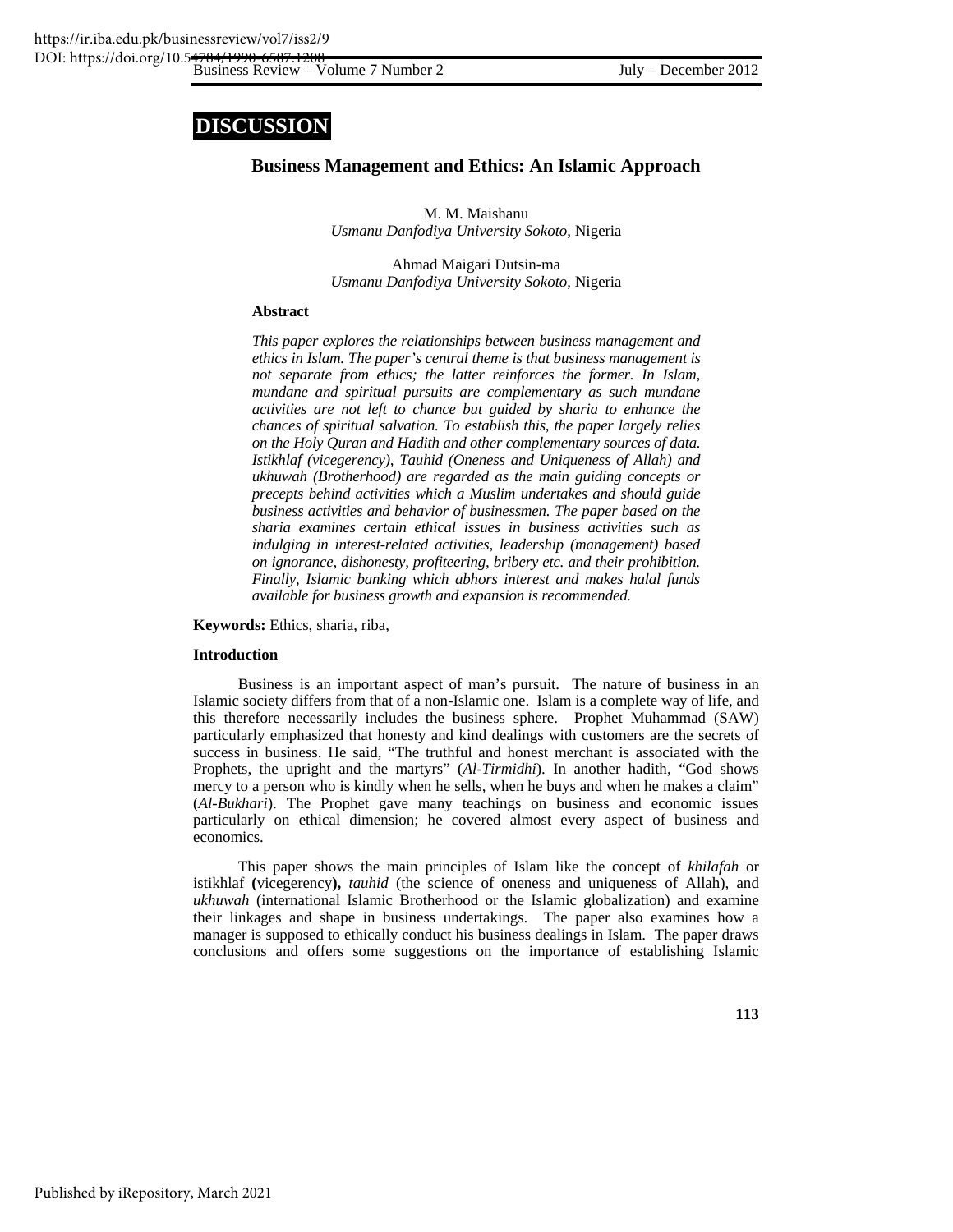banking institutions for the progress of Muslims and non-Muslim communities as well in promoting ethical business dealings.

#### **Business Management in Islam**

Business is defined as an organization which operates economic activities for satisfying social and consumer needs at a profit. It also refers to all activities which are involved in the attempt to create and enhance distribution and consumption of goods and services for private and public benefits in human societies. Business is a form of activity pursued primarily with the object of earning profit for the benefit of those on whose behalf the activity is conducted. It involves production and/or exchange of goods and services to earn profits or in a broader sense, to earn a living. Profit is not the sole objective of the business but the most primary. It may have other objectives like promotion of welfare of the workers and the general public (social responsibility).

In an Islamic set up, business is neither individualistic giving emphasis only to individual nor socialistic giving emphasis to society alone *per se* but a balanced framework between personal and social benefits. Allah the Most High commanded man (more specifically referring to the rich like Aaron during the time of Prophet Moses) that "But seek, with that (wealth) which Allah has bestowed on you, the home of the Hereafter, and forget not your portion of legal enjoyment in this world, and do good as Allah has been good to you, and seek not mischief in the land. Verily, Allah likes not the Mufsidun (those who commit great crimes and sins, oppressors, tyrants, mischief-makers, corrupt" (Surah 28:77).

Islam emphasizes the balancing of right and risk-taking. Islam stands for perfectly balanced way of life avoiding extremism and shortages of all kinds. An Islamic community is described by Allah the Most High as a perfectly balanced one: "Thus We have made you [true Muslims - real believers of Islamic Monotheism, true followers of Prophet Muhammad and his *Sunnah* (legal ways)], a *Wasat* (just) (and the best) nation,…… (See Qur'an 2:143).

Man is a combination of matter and spirit and both require due attention. He is supposed to direct his material and spiritual pursuits toward acquiring the pleasure of Allah. The Quranic Verse 28:77 referred to above commands the Muslims to seek their livelihood with a view to getting a better and more lasting life in the Hereafter; they are also enjoined not to forget their portion of this world.

#### **Shaping Business Undertakings in Islam -** *Istikhlaf***,** *Tauhid* **and** *Ukhuwah*

*Istikhlaf*, *Tauhid* and *ukhuwah* are the main guiding concepts or precepts behind activities which a Muslim undertakes. *Tauhid* means simply belief in the Oneness and Uniqueness of Allah. He is the only one worthy of being worshipped, obeyed and paid obeisance in whatever sense and not associating partners unto Him whatsoever. In addition, worship should strictly be observed as taught by His Messenger (PBUH). A Muslim must know that in order to run a successful life, creed wise or spiritually, politically, morally, socially and business wise and in fact all other facts of life, he has to give Allah's law or *shariah* its absolute right of obedience and implementation and not any other law whatsoever.

*Istikhlaf or Khilafah* goes hand in hand with *Tauhid*. The concept of *Khilafah* or vicegerency of Allah's law is also very important where man and jinn are supposed to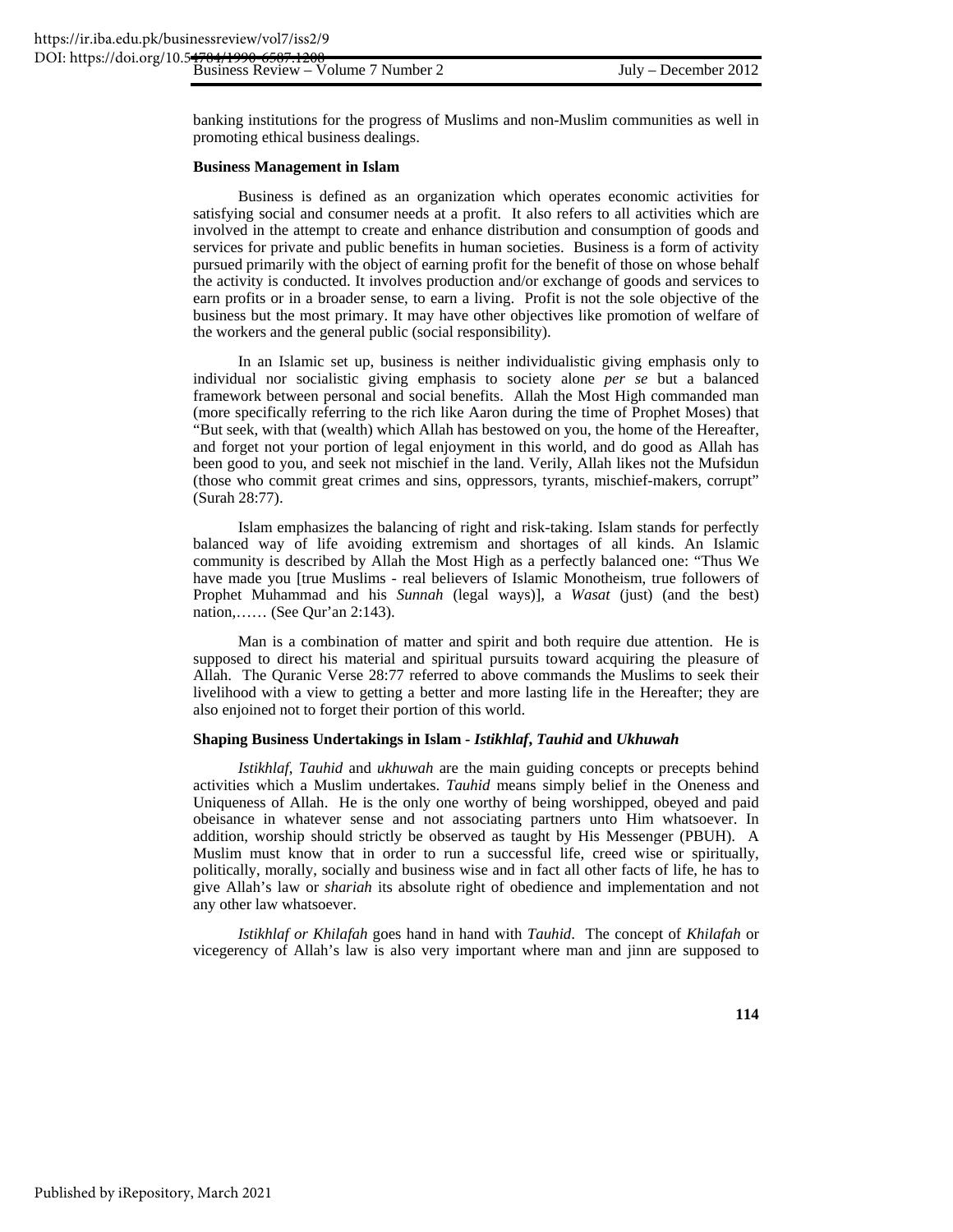represent the *shariah* in all aspects of life as (trust) which they promised to shoulder when they come to this terrestrial world which is the primary and the sole consideration for creating.

These two concepts permeate all the teachings of Islam and therefore must be given absolute attention in all what one does in order to get Allah's pleasure and recompense here and hereafter. One is expected to run one's business life in accordance with Islamic teaching based on the spiritual, moral, political, social, and in whatever aspects. For example, in the same way that a Muslim is expected to observe his rituals – prayer, fast etc., as stipulated in the Quran and Sunnah, business conducts should be observed likewise. Otherwise, one is considered a rebel and not a real believer.

*Ukhuwah* is another central and basic concept in Islam. This means that whatever dealings a Muslim is going to engage in, he has to give Islamic brotherhood a very top consideration whereby he treats his fellow Muslims in accordance with the *shariah* and in accordance with what he himself like others to do unto himself. This is because the noblest prophet Muhammad said 'none of you is really a believer until he loves for his brother what he loves for himself' (Imam Bukhari). It is natural that no one will like or love evil for himself. In fact, in terms of dealing, it is even haram (prohibited) to cheat a non-Muslim let alone a brother Muslim.

### **Business Ethics: Secular and Islamic Perspective**

Ethics is defined as the set of moral principles that distinguish what is right from what is wrong; it describes what one should do or abstain from doing. Business ethics, sometimes referred to as management ethics or organizational ethics, simply limits its frame of reference to organisations (Beekun:2001). Beekun (2001) adds that within an Islamic context, the term most closely related to ethics in the Quran is *khuluq*. The Quran also uses a whole array of terms to describe the concept of goodness: *khayr* (goodness), *birr* (righteousness), *qist* (equity), '*adl* (equibilibrim and justice) etc.

The aim of business in a secular society differs from that of an Islamic one. In the latter, even mundane activities are designed to achieve spiritual welfare. This naturally demonstrates the differences in approach and objectives behind business pursuits in the two settings. Secularism preaches the non-inclusion of religion or spiritual values in all aspects of human life, even where they are involved; one finds that it is a mere formality. In Islamic societies like Saudi Arabia, the concept of accountability directs the attention of a businessman so that he strives with his might and main to please Allah by being just and fair to himself, his relations, and other parties to the exchange as he interacts in the market.

In an Islamic economy/business setting, there should be sincere urge from a manager to discharge his duties as a trust (*amanah*) from Allah. That is why all the stakeholders in all spheres of the Muslim society from a leader, a subject, a household, husband and wife, master and servant to a manager and his subordinates etc. are considered each a shepherd and will be responsible for his flock. This is similar to a cattle or animal rearer who is considered as a shepherd (a leader) and will be asked about your flock in the hereafter. Therefore, everybody under an Islamic business organisation is a trust and should be treated as such. Prophet Muhammad said "be kind to those on earth and He who is in the Heaven will be kind to you" (Tirmithi and Abu Dawud. See also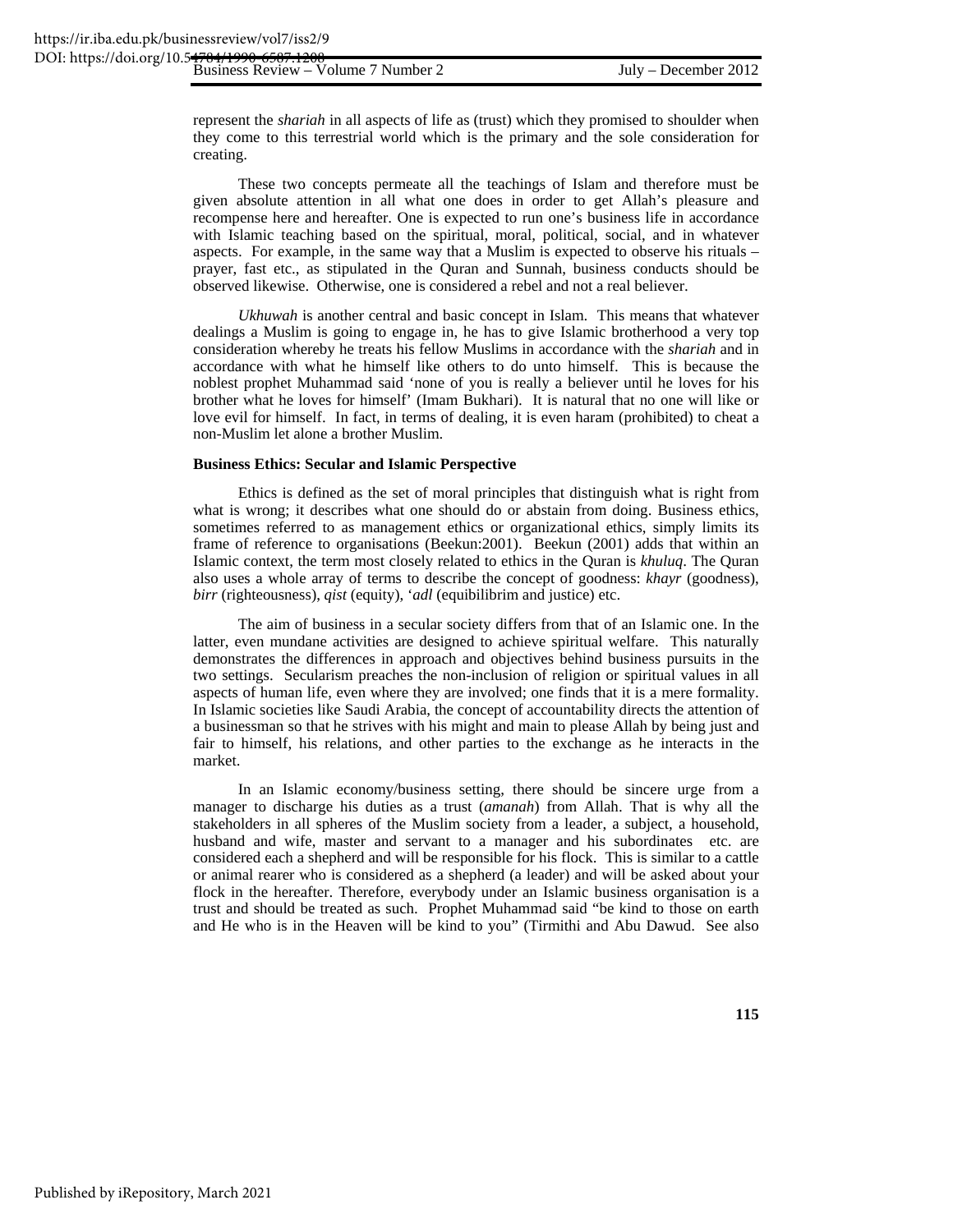Mushkat Vol. 2 p. 608 Hadith no. 4969). Any leadership or managerial position is a trust and the subordinates also are a trust in the hands of the leader or manager.

A Muslim manager must be knowledgeable enough to know how to run the organisation and should know the rights of those he interacts with. The issue of knowledge is very important since Islam emphasizes that leadership should not be given to an ignorant person. Islam was the first force to fight ignorance and backwardness. The first revelation in *sura-al alaq* commanded the Prophet Muhammad to read and do that in the name of Allah, the most Bounteous – "Read! In the Name of your Lord, Who has created (all that exists)" (Quran, 96:1). This shows that one should seek knowledge of an affair before undertaking it. Islam is the prime motivator towards progress and prosperity for the first generation of the *ummah* (community). The companions showed reality practically where the *jahiliyyah* (ignorant) Arabs were turned in less than a century unto the most progressive and most civilized nation or community mankind had ever witnessed. If in an organizational setting trusts are given to the ignorant, both the right of Allah and that of his fellow beings will be trampled upon.

In an Islamic setup, businessmen and women should try as far as possible to present their commodities or their honest descriptions so as to leave no doubt to the customer. They should avoid deceit and exaggeration so that the Hadith 'whoever deceives others is not of us' would not apply upon them. The Prophet (PBUH) said 'the seller and the buyer have the right to keep or return the purchased goods as long as they have not departed. Again, 'if both parties spoke the truth and described the defects and quality (of the goods), then they would be blessed in their transaction and if they lie or hide defects, then the blessings of their transaction would be lost' (Imam Bukhari and Imam Muslim). Therefore, adverts and activities of commercial (marketing) managers should be critically examined. The presentation of nude and attractive women folk in different fashions so as to take the unwary customer into confidence of purchasing their commodities should be checked so as not to inculcate superficial desires into their minds especially television adverts and billboards.

A business manager should not aim at profit at all cost for this has the tendency of making the business a dirty one where survival of the fittest becomes the norm. According to the Prophet (PBUH), "one of you is not a real believer till he loves for his brother what he loves for himself" (Bukhari and Muslim). This does not mean that Islam is against profit in business pursuits or dealings but moderation in all its affairs is what it calls for and preaches. Islam did not specify a quantitative level to the extent of material growth of the Muslim *Ummah*, since the quest for spiritual fitness is equated with that of material means. The Quran says "Then when the (*Jumu'ah*) *Salat* (prayer) is finished, you may disperse through the land, and seek the Bounty of Allah (by working, etc.), and remember Allah much, that you may be successful" (62:10). This verse contains the call made to the believers to disperse in the land and seek the bounties of Allah after offering the prayers. This does not mean the two are perfectly equalized, but in terms of commandments, the calls to both are equalized.

It is through this that the gaining of mastery over the earth and harnessing of its resources to meet the needs of the individuals and society could be possible. Islam aims at removing hardships and promoting easiness. Allah the glorified, the Most High says that: Allah desires to alleviate your burden for man is created weak. The same idea was also given elsewhere in the Quran (see Quran 2:185). The Prophet (PBUH) says "there is nothing wrong in wealth for him who fears Allah (silsilat al ahadith of Shyukh Albani).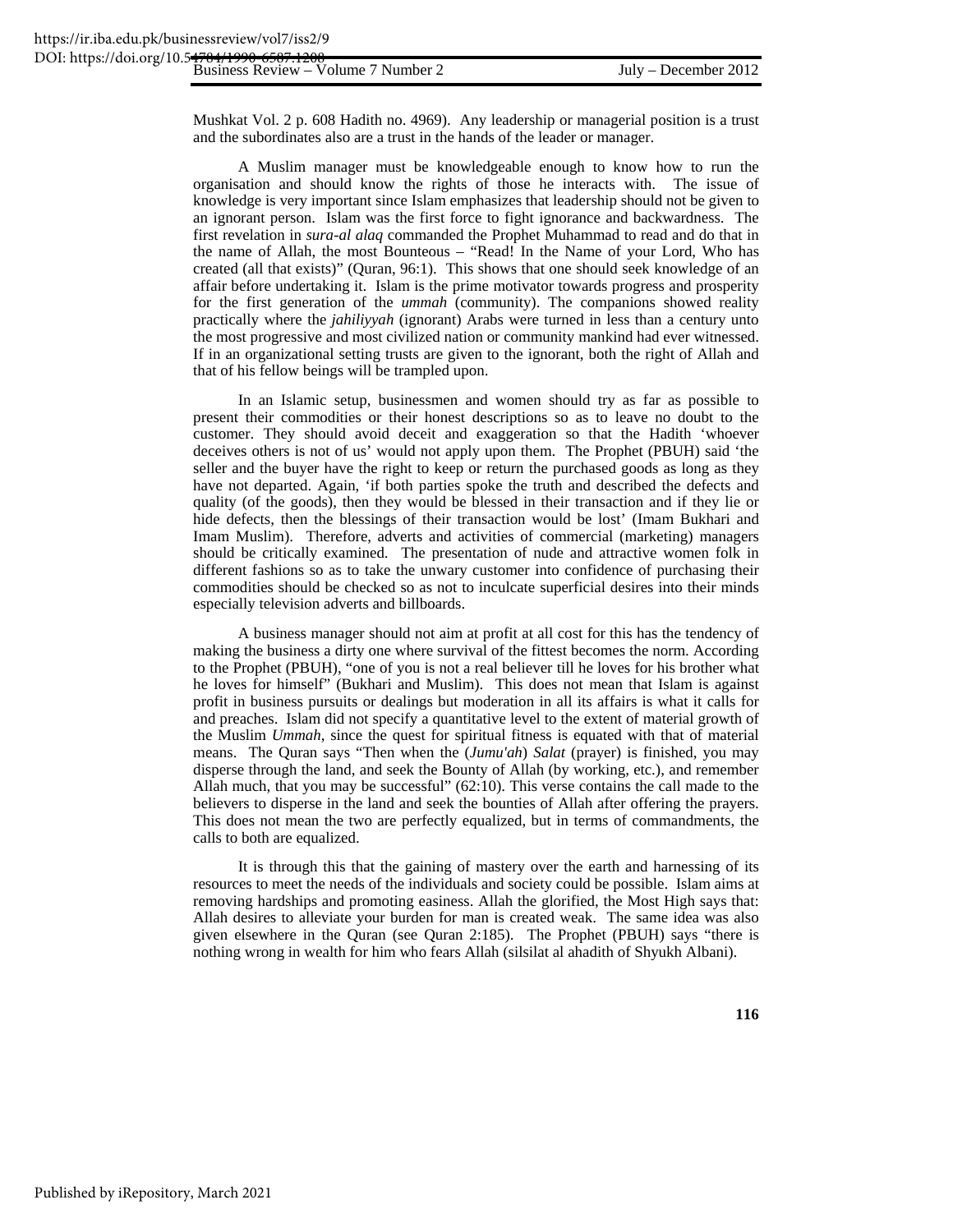A Muslim manager should not allow his organization to run on usury or interest (*riba*), for any edifice built up thereon is bound to perish and crumble. This further enhances the exploitation of some part of the society against the other as is witnessed now in the conventional banking system. Allah the Most High has permitted trade and forbidden usury or interest dealings (Al-Quran 2:275). Dealing in usury is equated with fighting against Allah and His Prophet (PBUH) (see Quran 2:279) and in Surah Rum 30:39, Allah the Most High says "the *riba* that is practiced to increase some people's wealth does not gain anything at God. But if people give to charity, seeking God's pleasure, these are the ones who receive their reward many fold". Thus, usury was deprived of all blessings but charity is multiples in blessings. Increase in volume does not mean increase in blessings in so far as usury is concerned.

Bribery and exploitation should not be condoned by a business manager in all their ramifications. People's wealth should not be allowed to go in vanity and falsehood (see Al-Quran 2:267 among others). A business management always strives to bring something new and beneficial to the society by encouraging and welcoming new ideas, views as well as giving room for new inventions and innovations in line with the Hadith – the best of mankind is he who brings the most benefit to others.

Islam preaches patience, perseverance and hard work as nothing good will mature except through struggle and hard work. Allah (SWA) said "man can have nothing but what he strives for; that (the fruits of) his striving will soon come in sight" (Al-Quran 53:39-40).

### **Conclusions**

A Muslim manager should uphold these teachings and set-up rules and regulations that are in accordance with the teachings of Islam. He should make allowance to himself and his subordinates for the performance of their daily prayers and other rituals. Business pursuits should not deter one from performing religious duties especially attending congregational prayers (see 24:37-38), keeping of promises, discharging of trusts and speaking the truth (see Al-Quran 2:177; 23:8, see also 70:32-33.

Trade and merchandize should not deter one from the remembrance of Allah. The best leaders and managers are those described in the Quran. They are those who establish prayer, give regular charity, enjoying the right and forbid the wrong" (Al-Quran 22:41).

There are certain strategies for promoting enterprises in the business sector and the economy in Islam. One strategy could be by introducing the Islamic economic system which eliminates all interest bearing in production, and by proportionately compensating entrepreneurs' risk taking behavior especially through *mudarabah*. Other strategies include introduction of *qard hasanah* (beautiful interest free loans), eliminating gambling and other dubious as well as of eliminating *israf* (prodigality) and stinginess in the pursuits of business.

Muslim countries and non-Muslim countries should strive to establish Islamic banks which are interest free and based on the principles, aims and objectives of the *shariah*. According to ITC (2009), Islamic banking represents an interesting complement or alternative to conventional banking. For some however, using Islamic finance is closely linked to the desire to follow the laws of sharia in business activities. But there are other aspects of Islamic banking that can make it attractive to a wider group, including micro,